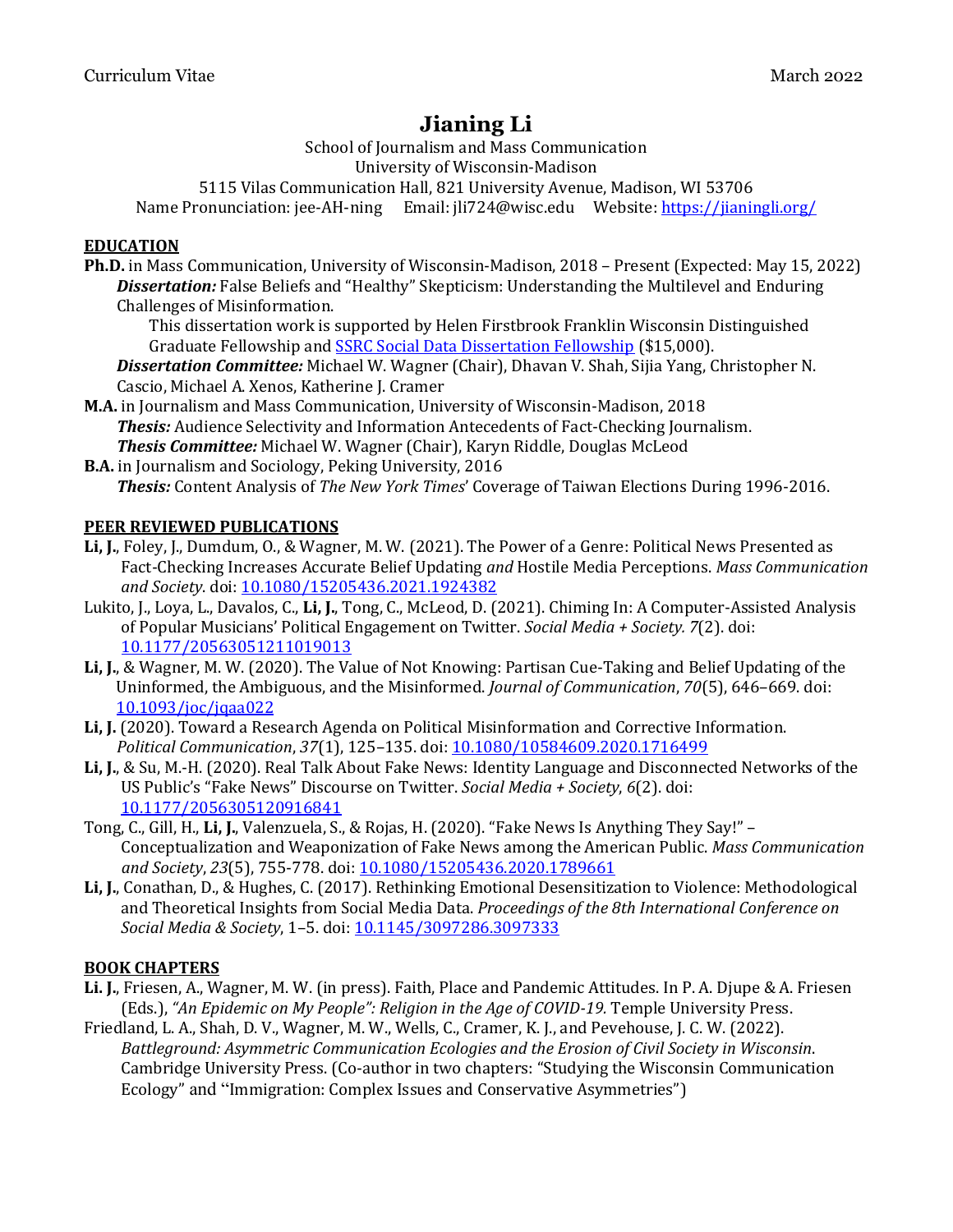Thorson, E. A., & **Li, J.** (2021). [The Effect of Corrections and Corrected Misinformation.](https://www.taylorfrancis.com/chapters/edit/10.4324/9781003004431-57/effect-corrections-corrected-misinformation-emily-thorson-jianing-li) In H. Tumber & S. Waisbord (Eds.), *The Routledge Companion to Media Disinformation and Populism* (pp. 558-568). Routledge.

# **MANUSCRIPTS UNDER REVIEW**

Duan, Z., **Li, J.**, Lukito, J., Yang, K.-C., Chen, F., Shah, D. V., Yang, S. Algorithmic Communicators in the Hybrid Media System: How Social Bots Selectively Promoted Polarized Issues during the COVID-19 Pandemic. Under review at *Human Communication Research*.

# **MANUSCRIPTS IN PROGRESS**

- **Li, J.**, & Wagner, M. W. Partisanship in Context: The Asymmetric Influence of Local Newspaper Availability and Selective Exposure on Political Misperceptions in the U.S. Targeting for submission at *Journal of Communication.*
- Li, J.<sup>\*</sup>, Tao, R<sup>\*</sup>., Shen, L., & Yang, S. Hope Over Fear: The Effectiveness of Hope Appeal Enhancements to Debunk COVID-19 Misinformation Amid Heightened Threat. Targeting for submission at *Social Science & Medicine.*

*\*Shared graduate student first authorship*

- **Li, J**., Lukito, J., Yang, E., Suk, J., Shah, D. V., Wagner, M. W. Framing Black Lives Matter: The Persistence of Language Cues over Identity, Context, and Media Use. Targeting for submission at *Science*.
- Gruszczynski, M., **Li, J.**, Hunt, K., and Wagner, M. W. How the Information Ecology Shapes Knowledge about State-Level Abortion Policy. Targeting for submission at *Public Opinion Quarterly*.
- Wagner, M. W., **Li, J.**, Shah, D. V., Friedland, L. A. Media Space: How the Gap Between Individual Preferences and Perceptions of Journalistic Behavior Affects Trust.

# **GRANTS, FELLOWSHIPS, AND SCHOLARSHIPS**

*External Funding:*

- 2020 2021 [SSRC Social Data Dissertation Fellowship,](https://items.ssrc.org/from-our-programs/the-social-science-research-council-announces-the-recipients-of-the-social-data-research-and-dissertation-fellowships/) Social Science Research Council, in support of data collection for one of the dissertation projects "[Theorizing Social Media Skepticism:](https://journalism.wisc.edu/news/phd-student-jianing-janice-li-receives-social-data-dissertation-fellowship-from-ssrc/)  [Differential Influence of Accuracy and Directional Motivated Skepticism on Selective](https://journalism.wisc.edu/news/phd-student-jianing-janice-li-receives-social-data-dissertation-fellowship-from-ssrc/)  [Exposure, Misinformation Discernment and Election Legitimacy](https://journalism.wisc.edu/news/phd-student-jianing-janice-li-receives-social-data-dissertation-fellowship-from-ssrc/)" (\$15,000)
- 2020 2021 The International Fact-Checking Network, in support of "Identifying and Implementing Effective Visual Enhancements to Correct High-Priority COVID-19 Misinformation." This project is among 6 projects selected from 114 initial submissions to join the International Fact-Checking Network's CoronaVirusFacts Alliance. Co-Investigator (\$9,658)
- 2015 China National Journalism Student Academic Paper Competition,  $1^{st}$  Prize ( $4,000$ )
- 2014 2015 Beijing College Students' Scientific Research and Entrepreneurial Plan Fellowship (¥1,000)

#### *University of Wisconsin-Madison: Internal Funding*

- 2021 2022 Helen Firstbrook Franklin Wisconsin Distinguished Graduate Fellowship, School of Journalism and Mass Communication, University of Wisconsin-Madison (\$22,909 + full tuition remission)
- 2021 Dissertation Research Funds, School of Journalism and Mass Communication, University of Wisconsin-Madison (\$1,000)
- 2017 2020 Graduate Student Research Funds, School of Journalism and Mass Communication, University of Wisconsin-Madison (\$3,000 in total, \$1000 in each academic year)
- 2018 2019 Student Research Grants Competition Conference Presentation Funds, Graduate School, University of Wisconsin-Madison (\$1,200)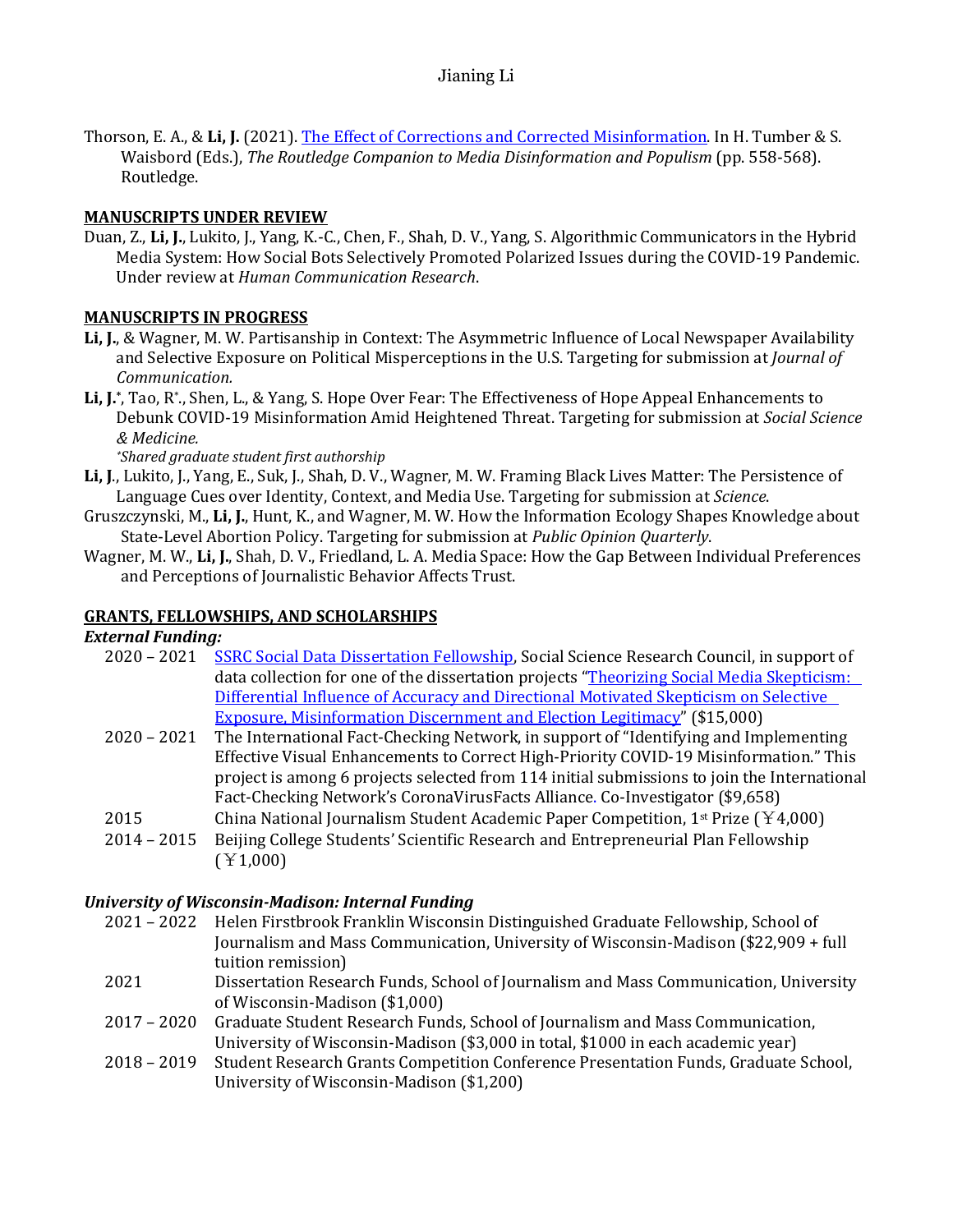# *Peking University: Internal Funding*

- 2015 2016 Hang Seng Bank Scholarship, Peking University  $(Y4,000)$
- 2013 2014 Mr. Leo Scholarship, Peking University  $(Y10,000)$
- 2012 2013 National Scholarship, Peking University  $(Y8,000)$

# **AWARDS AND HONORS**

- 2022 *Top Student Paper*, Political Communication Division, International Communication Association
- 2021 *Top Poster*, Political Communication Division, International Communication Association
- 2019 *Top Student Paper*, Political Communication Division, Association for Education in Journalism and Mass Communication

# **RESEARCH POSITIONS**

Knight Scholar of Communication and Civic Renewal, [Center for Communication and Civic Renewal,](https://mcrc.journalism.wisc.edu/groups/cccp/) 2019 fall – Present.

*Responsibilities:* experimental & survey data management & analysis; social media data management & analysis; event time series & contextual data collection of state politics, economy & local news; conference organizing & grant seeking.

*PIs:* Michael W. Wagner, Dhavan V. Shah, Lewis A. Friedland. *Co-PIs:* Katherine J. Cramer, Chris Wells, William A. Sethares, Karl Rohe

Project Assistant, National Television Violence Study: A 20-Year Update, 2017 fall, 2018 fall. *Responsibilities:* assistance in sampling, coder training & content analysis of violence in programs aired in major American TV channels during 2017-2018. *PI:* Karyn Riddle

# **PUBLIC FACING SCHOLARSHIP**

- o Essay in *MediaWell* (February 3, 2022): "[Good Skeptic, Bad Skeptic: How Types of Skepticism](https://mediawell.ssrc.org/expert-reflections/good-skeptic-bad-skeptic-how-types-of-skepticism-towards-social-media-misinformation-influence-how-people-use-social-media-and-understand-politics/)  [Towards Social Media Misinformation Influence How People Use Social Media and Understand](https://mediawell.ssrc.org/expert-reflections/good-skeptic-bad-skeptic-how-types-of-skepticism-towards-social-media-misinformation-influence-how-people-use-social-media-and-understand-politics/)  [Politics](https://mediawell.ssrc.org/expert-reflections/good-skeptic-bad-skeptic-how-types-of-skepticism-towards-social-media-misinformation-influence-how-people-use-social-media-and-understand-politics/)"
- o Essay in *The Washington Post Monkey Cage* (December 8, 2020): "[When do voters support Black](https://www.washingtonpost.com/politics/2020/12/08/when-do-voters-support-black-lives-matter-or-green-new-deal/)  [Lives Matter or the Green New Deal?](https://www.washingtonpost.com/politics/2020/12/08/when-do-voters-support-black-lives-matter-or-green-new-deal/)" (and Michael W. Wagner, Lewis A. Friedland, Dhavan V. Shah)
- o Essay in *Brookings TechStream* (May 27, 2020): "[When are readers likely to believe a fact-check?](https://www.brookings.edu/techstream/when-are-readers-likely-to-believe-a-fact-check/?fbclid=IwAR2wy-RtUC4JyeyJdeV2C-Im3HnHZDLdiovzlSKUxj3TBP_x0OEjFl7e4FA)" (and Michael W. Wagner)
- $\circ$  Content production and research support for [COVID-19 Wisconsin Connect App](https://covid.chess.wisc.edu/#/home) (March September 2020): Produced [17 misinformation correction articles](https://covid.chess.wisc.edu/#/articles/list/covid-fact-checker) and assisted with social media opinion mining. Developed by Wisconsin Department of Health Services and UW-Madison's Center for Health Enhancement Systems Studies, this desktop and mobile app provided misinformation correction, social support and helpful resources about COVID-19 to Wisconsinites (select media coverage of the project: *[Wisconsin State Journal,](https://madison.com/wsj/news/local/health-med-fit/free-app-for-dealing-with-covid-19-coronavirus-launches-across-wisconsin/article_7336e579-1c14-5ed6-8b78-177cec206c73.html) [WKOW](https://wkow.com/2020/05/04/covid-19-app-connects-wisconsinites-to-latest-updates-resources-during-outbreak/)*)
- o Research support for the **Election Integrity Project** by Wisconsin Center for Investigative Journalism and the Center for Journalism Ethics at the UW-Madison (July – September 2020): Produced research memos and provided consultations in support for the development of Don't [repeat the myth: A local reporter's toolkit for covering mis](https://ethics.journalism.wisc.edu/files/2020/09/Toolkit-1-Covering-Election-Misinfo.pdf)- and disinformation on social media and Sticking up for the tru[th: A citizen's toolkit for navigating the facts](https://ethics.journalism.wisc.edu/files/2020/09/Toolkit-2-News-Consumer-Toolkit.pdf)-optional world of social media

# **COMPETITIVELY SELECTED CONFERENCE PRESENTATIONS**

**Li, J**., Lukito, J., Yang, E., Suk, J., Shah, D. V., Wagner, M. W. (2022). Framing Black Lives Matter: The Persistence of Language Cues over Identity, Context, and Media Use. Paper presented at International Communication Association, Paris, France, and Virtual.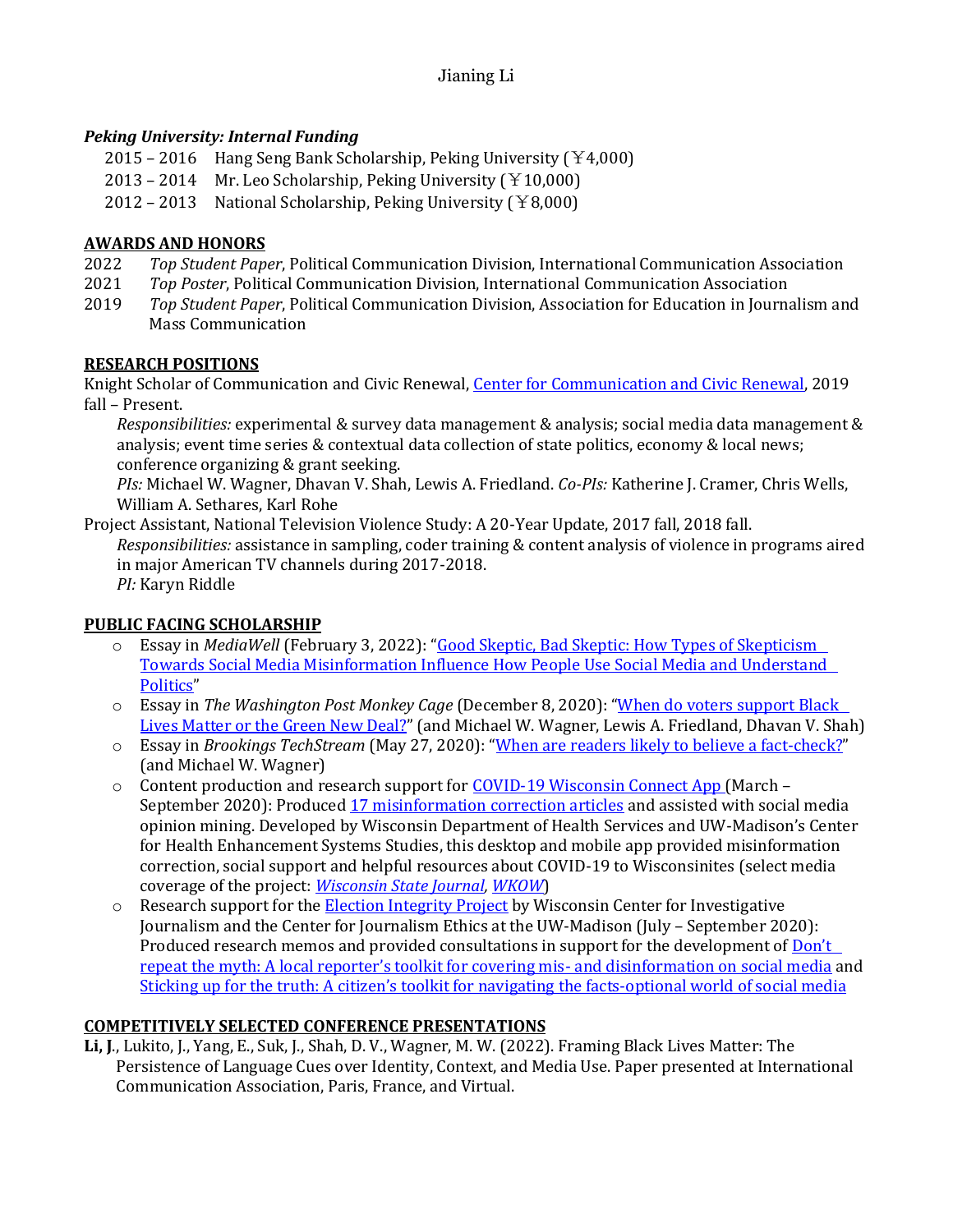- **Li, J.**, Borah, P., Kang, J., Kim, J., Okada, T., Shen, L., Tao, R., Yang, S. (2022). News literacy matters, but for whom?: Political asymmetry in the effects of news literacy on COVID-19 health and political misperceptions. Paper presented at International Communication Association, Paris, France, and Virtual.
- Wagner, M. W., **Li, J.**, Dempsey, S., Friedland, L. A. (2022). The Coverage Gap: How the News Agenda Americans Want Compared to the News Agenda They Perceive Affects Media Trust in the U.S. Paper presented at International Communication Association, Paris, France, and Virtual.
- Yang, S., Shen, L., **Li, J.**, Tao, R., Okada, T., Borah. P. (2022). Applying the Hornik & Woolf Approach to Identify High-Priority COVID-19 Misinformation for Vaccine Promotion. Paper presented at International Communication Association, Paris, France, and Virtual.
- Jiang, X., Wang, Y., **Li., J.**, Kim, J., Qin, A., Yang, E., Wagner, M. W., Shah, D. V., Wells, C. (2022). Perceptions of Partisan News Use and the Dynamics of Political Conversation in the United States. Paper presented at International Communication Association, Paris, France, and Virtual.
- **Li, J.**, & Wagner, M. W. (2021). Partisanship in Context: The Asymmetric Influence of Local Newspaper Context and Selective Exposure on Political Misperceptions in the U.S. Paper presented at International Communication Association, Virtual.
- Li, J.<sup>\*</sup>, Tao, R<sup>\*</sup>., Shen, L., & Yang, S. (2021). Hope Over Fear: The Effectiveness of Hope Appeal Enhancements to Debunk COVID-19 Misinformation Amid Heightened Threat. Paper presented at International Communication Association, Virtual.

\* Shared graduate student first authorship

- **Li., J.** (2021). Theorizing Social Media Skepticism: How Two Distinct Types of Skepticism Impact Information Behaviors and Election Legitimacy. Paper presented at International Communication Association Political Communication Division PhD Student Preconference, Virtual.
- **Li, J.** & Wagner, M. W. (2021). A multilevel approach to COVID-19 misperceptions. Paper presented at American Political Science Association, Virtual.
- Shen, L., **Li, J.**, Tao, R., Minich, M., Okada, T., Borah, P., Yang, S. (2021). Diverging roles of COVID-19 misperceptions in predicting vaccination intentions: Implications for communication campaigns. Paper presented at American Public Health Association, Denver, CO and Virtual.
- Duan, Z., **Li, J**., Lukito, J., Chen, X., Shah, D., Yang, S. (2021). Bot as Strategic Communicator in the Digital Public Space: Evidence for Algorithmic Agenda-Setting during the COVID-19 Pandemic. Paper presented at International Communication Association, Virtual.
- Friesen, A., Gruszczynski, M., **Li, J.**, Wagner, M. W. (2021). What We Talk About When We Talk About Politics: The Gendered Content of Political Conversations. Paper presented at Midwest Political Science Association, Virtual.
- **Li, J.**, Suk, J., Lukito, J., Hughes, C., Foley, J., Friedland, L., Wells, C., Shah, D., Wagner, M. (2020). When the desert matters: Contextual differences in local news environment and polarized perceptions of local economy. Paper presented at Association for Education in Journalism and Mass Communication, Virtual.
- Duan, Z., **Li, J.**, Lukito, J., Chen, X., Yang, S. (2020). Bot or not? Algorithm-driven public opinion during the global coronavirus crisis. Paper presented at International Association for Media and Communication Research, Virtual.
- **Li, J.** & Su, M. (2019). Identity Language and Disconnected Networks of the US Public's "Fake News" Discourse on Twitter. Paper presented at American Political Science Association, Washington D.C.
- **Li, J.** & Su, M. (2019). "The True Enemy of the People": Linguistic Analysis of Anti-Media Populism in the U.S. Public's "Fake News" Twitter Discourse. Paper presented at International Communication Association, Washington D.C.
- Tong, C., Gill, H., **Li, J.**, Valenzuela, S., Rojas, H. (2019). "Fake News is Anything They Say!" Articulation and Weaponization of Fake News Among the American Public. Paper presented at International Communication Association, Washington D.C.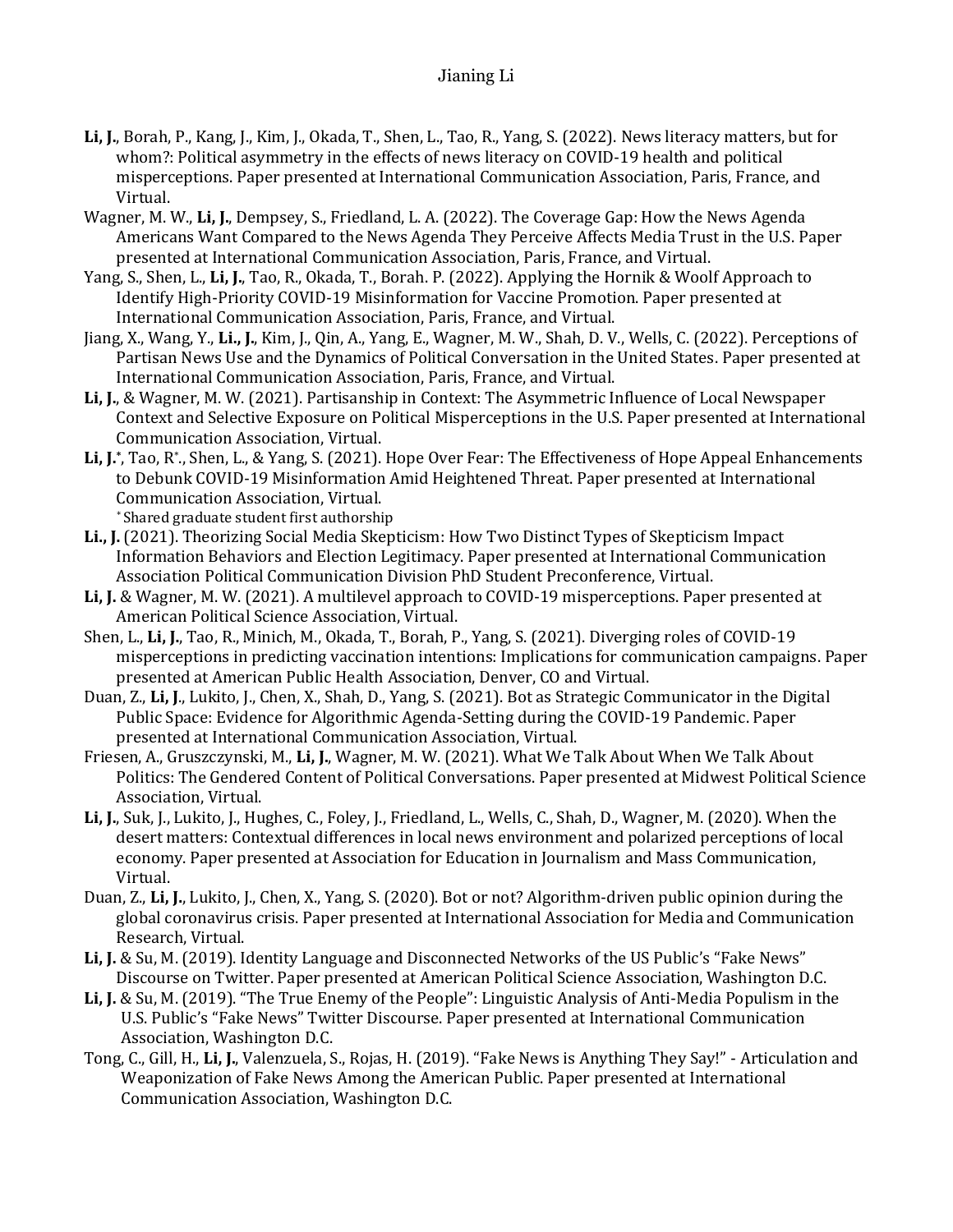- Kim, S. J., Tao, R., **Li, J.**, Rojas, H. (2019). Does Commenting on Facebook Lead to Civic Deliberation? The Effect of Commenting on Discussion Diversity and Discussion Cessation. Paper presented International Communication Association, Washington D.C.
- Lukito, J., Loya, L., Davalos, C., **Li, J**., & Tong, C. (2019). #Donatenow!: A computer-assisted analysis of musician's political engagement on Twitter. Paper presented at Association for Education in Journalism and Mass Communication, Toronto, Canada.
- **Li, J.** & Wagner, M.W. (2018). Audiences Are Uninformed Rather Than Misinformed of the Facts Verified by Fact-Checking. Paper presented at Midwest Association for Public Opinion Research, Chicago, IL.
- **Li, J.** (2018). Correcting Misinformation at the Local Level? Potential for Local Media's Fact-Checking on Local Issues. Paper presented at Association for Education in Journalism and Mass Communication, Washington D.C.
- **Li, J.**, Foley, J., Dumdum, O., & Wagner, M.W. (2018). To Label or Not To Label? Hostile Perceptions of Fact-Checks and Their Sources in the United States. Paper presented at Association for Education in Journalism and Mass Communication, Washington D.C.
- **Li, J**. (2018). The Gaps in Between: Why Audiences Don't Believe Fact Checkers. Paper presented at International Summer School on Trust in Mediated Communication, Münster, Germany.
- Chen, J., Tay, S. K., Su, M, Wu, J., Tao, R., Myung, E., **Li, J.**, Kim, S., Yu, M., Aguilar, M., & Riddle, K. (2018). College Students and Mobile Games: An Exploratory Look at Factors Predicting Problematic Gaming. Paper presented at International Communication Association, Prague, Czech Republic.
- **Li, J.**, Conathan, D., & Hughes, C. (2017). Rethinking Emotional Desensitization to Violence: Methodological and Theoretical Insights From Social Media Data. Paper presented at the International Conference on Social Media & Society, Toronto, Canada.
- **Li, J**., & Chen, J. (2017). How Weight Management Videos on YouTube Affect Self-efficacy: Gender Difference as a Moderator. Paper presented at the Gender & Women's Studies Graduate Student Conference, Madison, Wisconsin.
- **Li, J.**, & Wang, Q. (2015). Interaction Mechanism between Environmental NGOs and Government in China. Paper presented at East Asian Social Policy Conference, Singapore.

# **TEACHING POSITIONS**

University of Wisconsin-Madison, Teaching Assistant, J566: Communication and Public Opinion, 2019 spring.

*Responsibilities:* designed and instructed all lab sessions on theoretical and practical aspects of public opinion research; supervised and graded research projects that involved conceptualization, operationalization, data collection and data analysis.

University of Wisconsin-Madison, Teaching Assistant, J201: Introduction to Mass Communication, 2016 fall, 2017 spring, 2018 spring.

*Responsibilities:* taught discussion sessions; graded and provided feedback for oral presentations, class papers and exams.

# **INVITED TALKS**

"Weaponization of 'fake news' and partisan discourses in the US," Invited talk at the Tech for Democracy Conference, Danish Ministry of Foreign Affairs and Global Action, November 11, 2021.

"Multilevel dynamics and enduring challenges of misinformation," Invited talk at Annenberg School for Communication and Journalism, University of Southern California, April 14, 2021.

<https://annenberg.usc.edu/events/multilevel-dynamics-and-enduring-challenges-misinformation>

# **ACADEMIC SERVICE**

Journal article reviewer:

o *American Political Science Review*